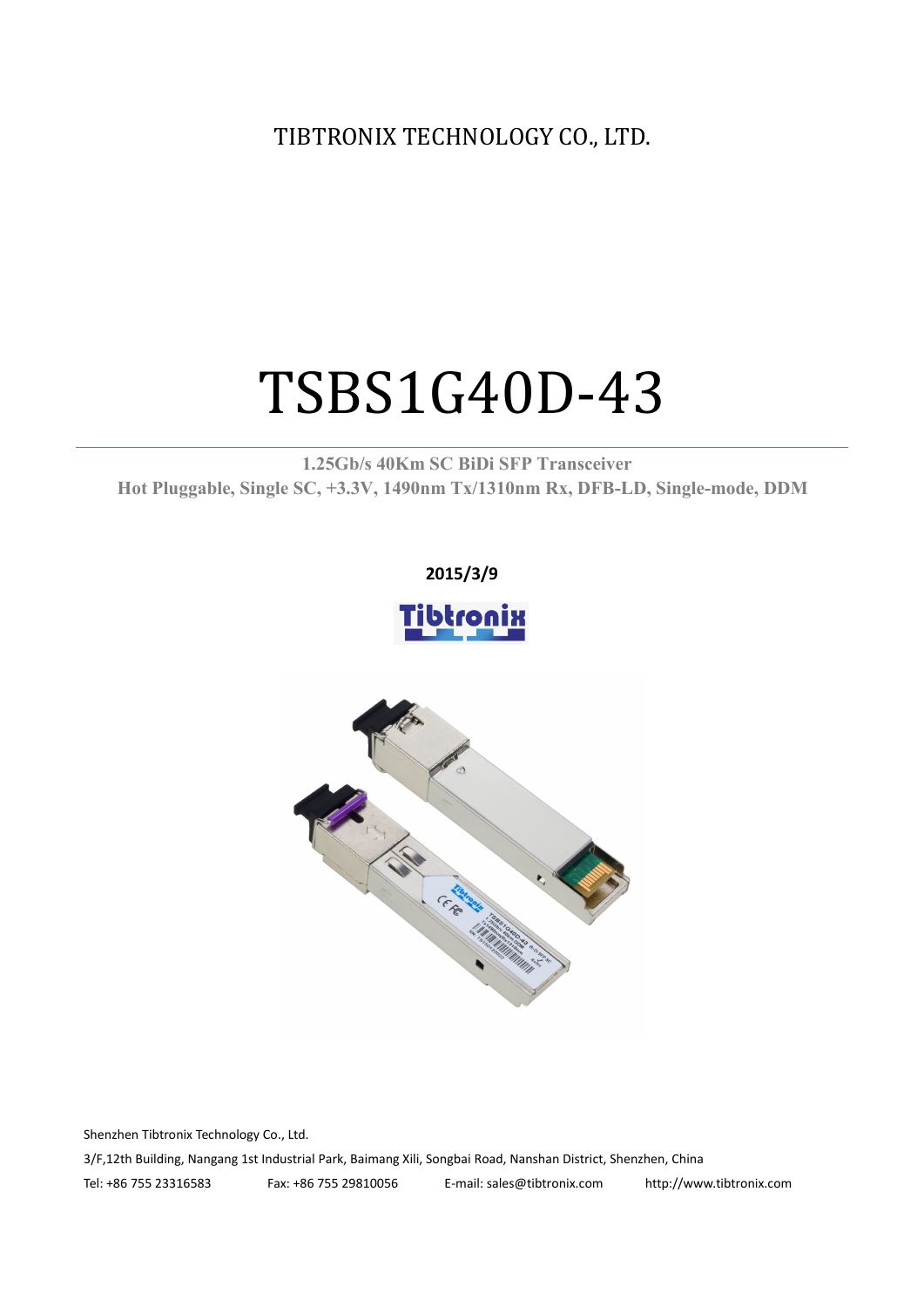#### **Features:**

- $\diamond$  Up to 1.25Gb/s Data Links
- $\Leftrightarrow$  Hot-Pluggable
- $\Leftrightarrow$  Single SC connector
- $\diamond$  Up to 40 km on 9/125 µm SMF
- $\diamond$  1490nm DFB laser transmitter
- $\diamond$  1310nm PIN photo-detector
- $\diamond$  Single +3.3V Power Supply
- $\Diamond$  Monitoring Interface Compliant with SFF-8472
- $\Leftrightarrow$  Maximum Power <1W
- $\Diamond$  Industrial /Extended/ Commercial operating temperature range: -40°C to 85°C/-5°C to 85°C/-0°C to 70°C Version available
- $\Leftrightarrow$  RoHS compliant and Lead Free

#### **Applications:**

- 1000Base-EX Ethernet
- Metro/Access Networks
- $\diamond$  1×Fibre Channel
- $\Leftrightarrow$  Other Optical Links

#### **Description:**

TIBTRONIX's TSBS1G40D-43 Transceivers are a high performance, cost effective module which have a single SC optics interface. They are compatible with the Small Form Factor Pluggable Multi-Sourcing Agreement (MSA) and Digital diagnostics functions are available via the 2-wire serial bus specified in SFF-8472. The receiver section uses a PIN receiver and the transmitter uses a 1490 nm DFB laser, up to 22dB link budge ensure this module 1000Base-EX Ethernet 40km application.

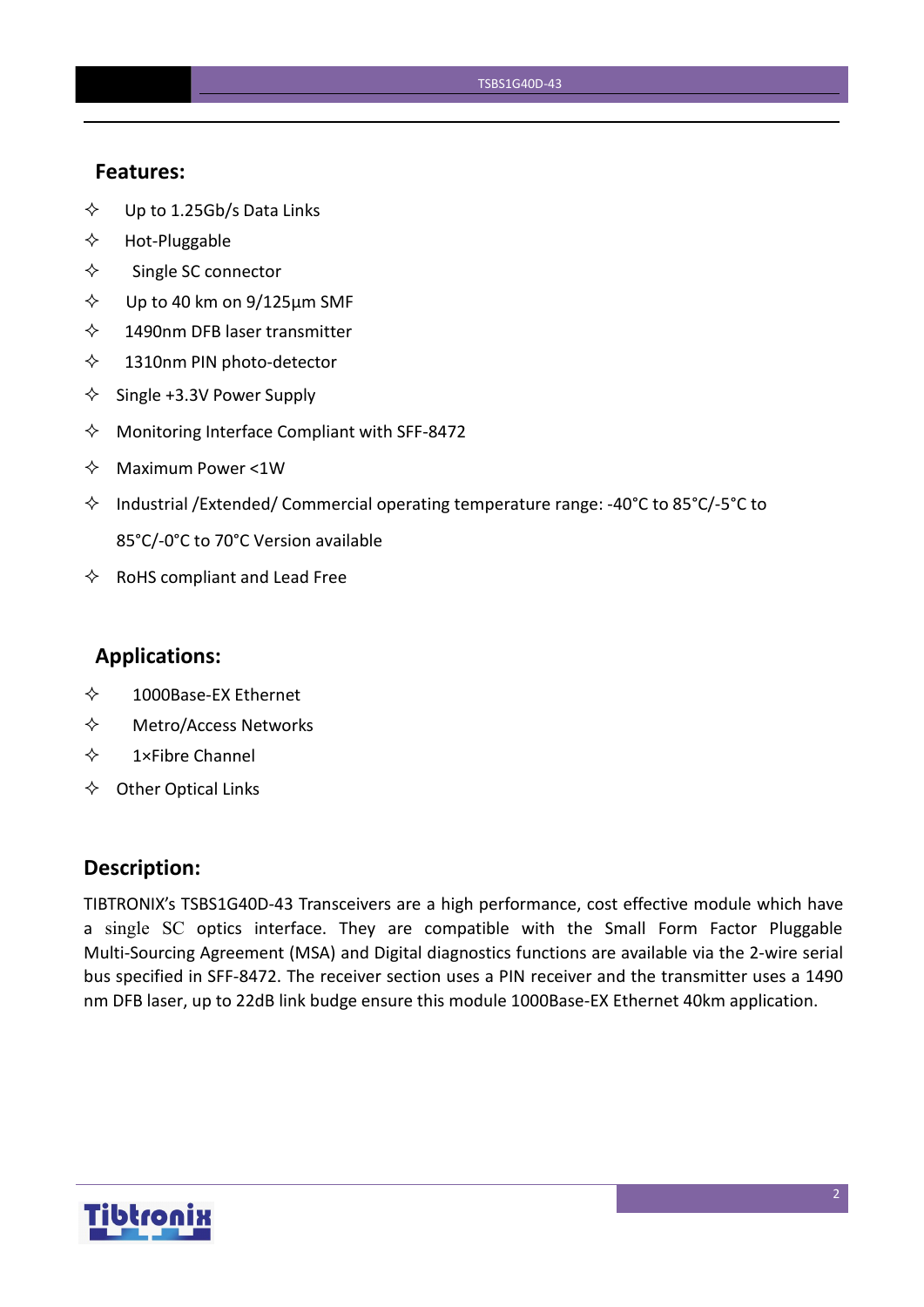# **Absolute Maximum Ratings**

| <b>Parameter</b>           | Symbol          | Min.   | <b>Typical</b> | Max.  | Unit        |
|----------------------------|-----------------|--------|----------------|-------|-------------|
| <b>Storage Temperature</b> | ١s              | $-40$  |                | $+85$ | $\sim$<br>◡ |
| <b>Supply Voltage</b>      | V <sub>CC</sub> | $-0.5$ |                | Δ     |             |
| <b>Relative Humidity</b>   | <b>RH</b>       |        |                | 85    | %           |

# **Recommended Operating Environment:**

| <b>Parameter</b>           | Symbol     | Min.      | <b>Typical</b> | Max. | Unit     |              |
|----------------------------|------------|-----------|----------------|------|----------|--------------|
|                            | Industrial |           | $-40$          |      | 85       | $^{\circ}$ C |
| Case operating Temperature | Extended   | $T_c$     | $-5$           |      | 85       | $^{\circ}$ C |
|                            | Commercial |           | 0              |      | $+70$    | $^{\circ}$ C |
| <b>Supply Voltage</b>      |            | $V_{CC}$  | 3.135          |      | 3.465    | V            |
| <b>Supply Current</b>      |            | Icc       |                |      | 300      | mA           |
| Inrush Current             |            | Isurge    |                |      | $lcc+30$ | mA           |
| <b>Maximum Power</b>       |            | $P_{max}$ |                |      | 1        | W            |

## $\bullet$  Electrical Characteristics(T<sub>OP</sub> = -40 to 85°C, VCC = 3.135 to 3.465 Volts)

| <b>Parameter</b>                    | Symbol                      | Min.        | <b>Typical</b> | Max.           | <b>Unit</b> | <b>Note</b> |  |
|-------------------------------------|-----------------------------|-------------|----------------|----------------|-------------|-------------|--|
| <b>Transmitter Section:</b>         |                             |             |                |                |             |             |  |
| Input differential impedance        | $R_{in}$                    | 90          | 100            | 110            |             |             |  |
| Single ended data input swing       | $V_{\text{in PP}}$          | 250         |                | 1200           | $mVp-p$     |             |  |
| <b>Transmit Disable Voltage</b>     | $V_D$                       | $Vcc - 1.3$ |                | <b>Vcc</b>     | V           | 2           |  |
| <b>Transmit Enable Voltage</b>      | $V_{EN}$                    | Vee         |                | $Vee+0.8$      | $\vee$      |             |  |
| <b>Transmit Disable Assert Time</b> | <b>T</b> <sub>dessert</sub> |             |                | 10             | us          |             |  |
| <b>Receiver Section:</b>            |                             |             |                |                |             |             |  |
| Single ended data output swing      | Vout, pp                    | 300         |                | 800            | mv          | 3           |  |
| LOS Fault                           | Vlosfault                   | $Vcc - 0.5$ |                | $V_{CC\_host}$ | $\vee$      | 5           |  |
| <b>LOS Normal</b>                   | V <sub>los norm</sub>       | $V_{ee}$    |                | $V_{ee}$ +0.5  | $\vee$      | 5           |  |
| Power Supply Rejection              | <b>PSR</b>                  | 100         |                |                | mVpp        | 6           |  |

Note:

1. AC coupled.

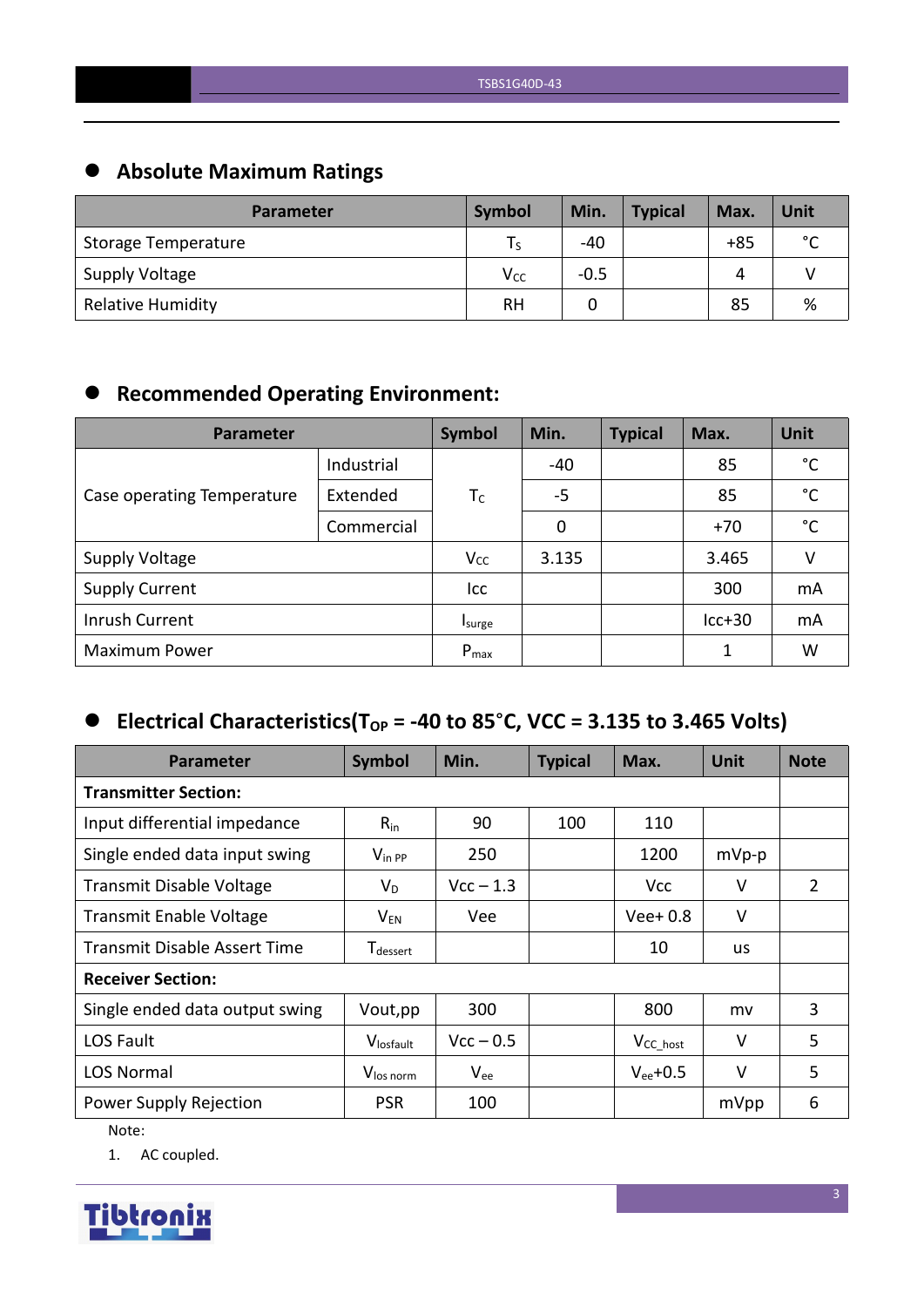- 2. Or open circuit.
- 3. Into 100 ohm differential termination.
- $4. \quad 20 80 \%$
- 5. LOS is LVTTL. Logic 0 indicates normal operation; logic 1 indicates no signal detected.
- 6. All transceiver specifications are compliant with a power supply sinusoidal modulation of 20 Hz to 1.5MHz up to specified value applied through the powersupply filtering network shown on page 23 of the Small Form-factor Pluggable (SFP) Transceiver Multi-Source Agreement (MSA), September 14, 2000.

## **Optical Parameters(TOP = -40 to 85**°**C, VCC = 3.135 to 3.465 Volts)**

| <b>Parameter</b>                                      | <b>Symbol</b>    | Min.  | <b>Typical</b>                                    | Max.         | <b>Unit</b> | <b>Note</b>    |
|-------------------------------------------------------|------------------|-------|---------------------------------------------------|--------------|-------------|----------------|
| <b>Transmitter Section:</b>                           |                  |       |                                                   |              |             |                |
| Center Wavelength                                     | $\lambda_c$      | 1470  | 1490                                              | 1510         | nm          |                |
| Spectral Width                                        | σ                |       |                                                   | $\mathbf{1}$ | nm          |                |
| Sidemode Supression ratio                             | SSRmin           | 30    |                                                   |              | dB          |                |
| <b>Optical Output Power</b>                           | $P_{\text{out}}$ | $-2$  |                                                   | $+3$         | dBm         | $\mathbf{1}$   |
| <b>Extinction Ratio</b>                               | ER               | 9     |                                                   |              | dB          |                |
| <b>Optical Rise/Fall Time</b>                         | $t_r / t_f$      |       |                                                   | 260          | ps          | $\overline{2}$ |
| <b>Relative Intensity Noise</b>                       | <b>RIN</b>       |       |                                                   | $-120$       | dB/Hz       |                |
| <b>Total Jitter Contribution</b>                      | TX A TJ          |       |                                                   | 0.284        | U           | $\overline{3}$ |
| Eye Mask for Optical Output                           |                  |       | Compliant with IEEE802.3 z (class 1 laser safety) |              |             |                |
| <b>Receiver Section:</b>                              |                  |       |                                                   |              |             |                |
| Optical Input Wavelength                              | $\lambda_c$      | 1290  | 1310                                              | 1330         | nm          |                |
| <b>Receiver Overload</b>                              | $P_{ol}$         | $-3$  |                                                   |              | dBm         | $\overline{4}$ |
| <b>RX Sensitivity</b>                                 | Sen              |       |                                                   | $-23$        | dBm         | $\overline{4}$ |
| RX LOS Assert                                         | LOS <sub>A</sub> | $-40$ |                                                   |              | dBm         |                |
| RX LOS De-assert                                      | LOS <sub>D</sub> |       |                                                   | $-24$        | dBm         |                |
| RX LOS Hysteresis                                     | LOS <sub>H</sub> | 0.5   |                                                   |              | dB          |                |
| <b>General Specifications:</b>                        |                  |       |                                                   |              |             |                |
| Data Rate                                             | <b>BR</b>        |       | 1.25                                              |              | Gb/s        |                |
| <b>Bit Error Rate</b>                                 | <b>BER</b>       |       |                                                   | $10^{-12}$   |             |                |
| Max. Supported Link Length on<br>9/125µm SMF@1.25Gb/s | $L_{MAX}$        |       | 40                                                |              | km          |                |
| <b>Total System Budget</b>                            | LB               | 21    |                                                   |              | dB          |                |

Note

1. The optical power is launched into SMF.

2. 20-80%.

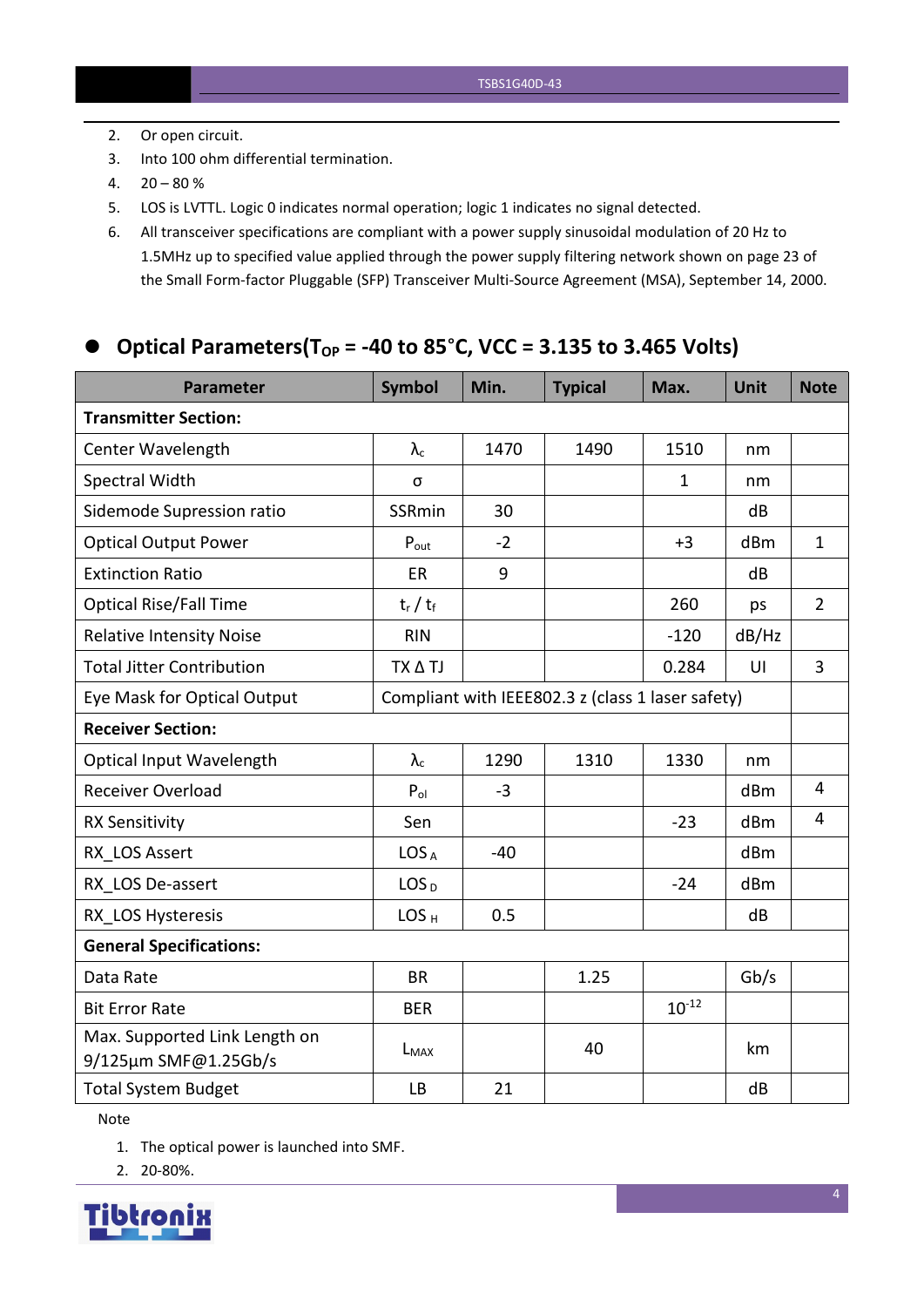- 3. Contributed total jitter is calculated from DJ and RJ measurements using  $TJ = RJ + DJ$ . Contributed RJ is calculated for 1x10-12 BER bymultiplying the RMS jitter (measured on a single rise or fall edge) from the oscilloscope by 14. Per FC-PI (Table 9 - SM jitter output, note 1), the actual contributed RJ is allowed to increase above its limit if the actual contributed DJ decreases below its limits, as long as the component output DJ and TJ remain within their specifi ed FC-PI maximum limits with the worst case specified component jitter input.
- 4. Measured with PRBS  $2^{7-1}$  at  $10^{-12}$  BER

#### **Pin Assignment**

Diagram of Host Board Connector Block Pin Numbers and Name



**Diagram of Host Board Connector Block Pin Numbers and Names**

#### **Pin Function Definitions**

| <b>Pin No</b>           | <b>Name</b>        | <b>Function</b>                     | <b>Plug Seq</b> | <b>Notes</b>   |
|-------------------------|--------------------|-------------------------------------|-----------------|----------------|
|                         | VeeT               | <b>Transmitter Ground</b>           |                 |                |
| $\overline{2}$          | <b>TX Fault</b>    | <b>Transmitter Fault Indication</b> | 3               |                |
| $\overline{\mathbf{3}}$ | <b>TX Disable</b>  | <b>Transmitter Disable</b>          | 3               | $\overline{2}$ |
| 4                       | MOD-DEF2           | <b>Module Definition</b>            | $\overline{2}$  | 3              |
| 5                       | MOD-DEF1           | Module Definition 1                 | 3               | 3              |
| -6                      | MOD-DEF0           | Module Definition 0                 | 3               | 3              |
|                         | <b>Rate Select</b> | Not Connected                       | 3               | 4              |
| 8                       | <b>LOS</b>         | Loss of Signal                      | 3               | 5              |
| 9                       | <b>VeeR</b>        | <b>Receiver Ground</b>              |                 |                |
| 10                      | <b>VeeR</b>        | <b>Receiver Ground</b>              |                 |                |
| 11                      | VeeR               | <b>Receiver Ground</b>              |                 |                |

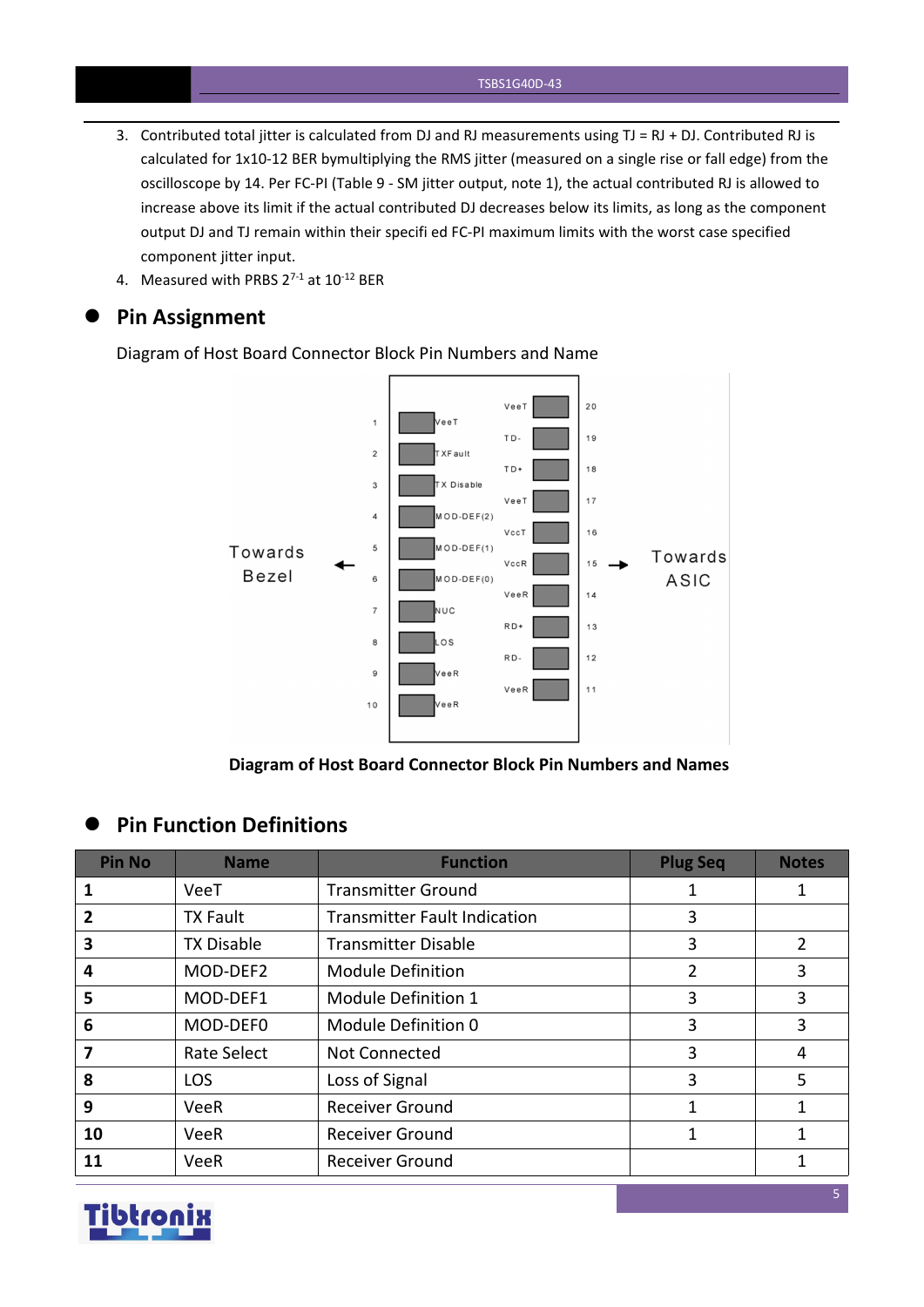| 12 | $RD-$       | Inv. Received Data Out    | 3 | 6 |
|----|-------------|---------------------------|---|---|
| 13 | $RD+$       | <b>Received Data Out</b>  | 3 | 6 |
| 14 | VeeR        | <b>Receiver Ground</b>    | 3 |   |
| 15 | <b>VccR</b> | <b>Receiver Power</b>     |   |   |
| 16 | <b>VccT</b> | <b>Transmitter Power</b>  |   |   |
| 17 | VeeT        | <b>Transmitter Ground</b> |   |   |
| 18 | TD+         | Transmit Data In          | 3 | 6 |
| 19 | TD-         | Inv. Transmit In          | 3 | 6 |
| 20 | VeeT        | <b>Transmitter Ground</b> |   |   |

**Notes:**

- 1. Circuit ground is internally isolated from chassis ground.
- 2. Laser output disabled on TDIS >2.0V or open, enabled on TDIS <0.8V.
- 3. Should be pulled up with 4.7k 10 kohms on host board to a voltage between 2.0V and 3.6V. MOD\_DEF(0) pulls line low to indicate module is plugged in.
- 4. Rate select is not used
- 5. LOS is open collector output. Should be pulled up with 4.7k 10 kohms on host board to a voltage between 2.0V and 3.6V. Logic 0 indicates normal operation; logic 1 indicates loss of signal.
- 6. AC Coupled
- 

#### **SFP Module EEPROM Information and Management**

The SFP modules implement the 2-wire serial communication protocol as defined in the SFP -8472. The serial ID information of the SFP modules and Digital Diagnostic Monitor parameters can be accessed through the I<sup>2</sup>C interface at address A0h and A2h. The memory is mapped in Table 1. Detailed ID information (A0h) is listed in Table 2. And the DDM specification at address A2h. For more details of the memory map and byte definitions, please refer to the SFF-8472, "Digital Diagnostic Monitoring Interface for Optical Transceivers". The DDM parameters have been internally calibrated.

**Table 1.** Digital Diagnostic Memory Map (Specific Data Field Descriptions)

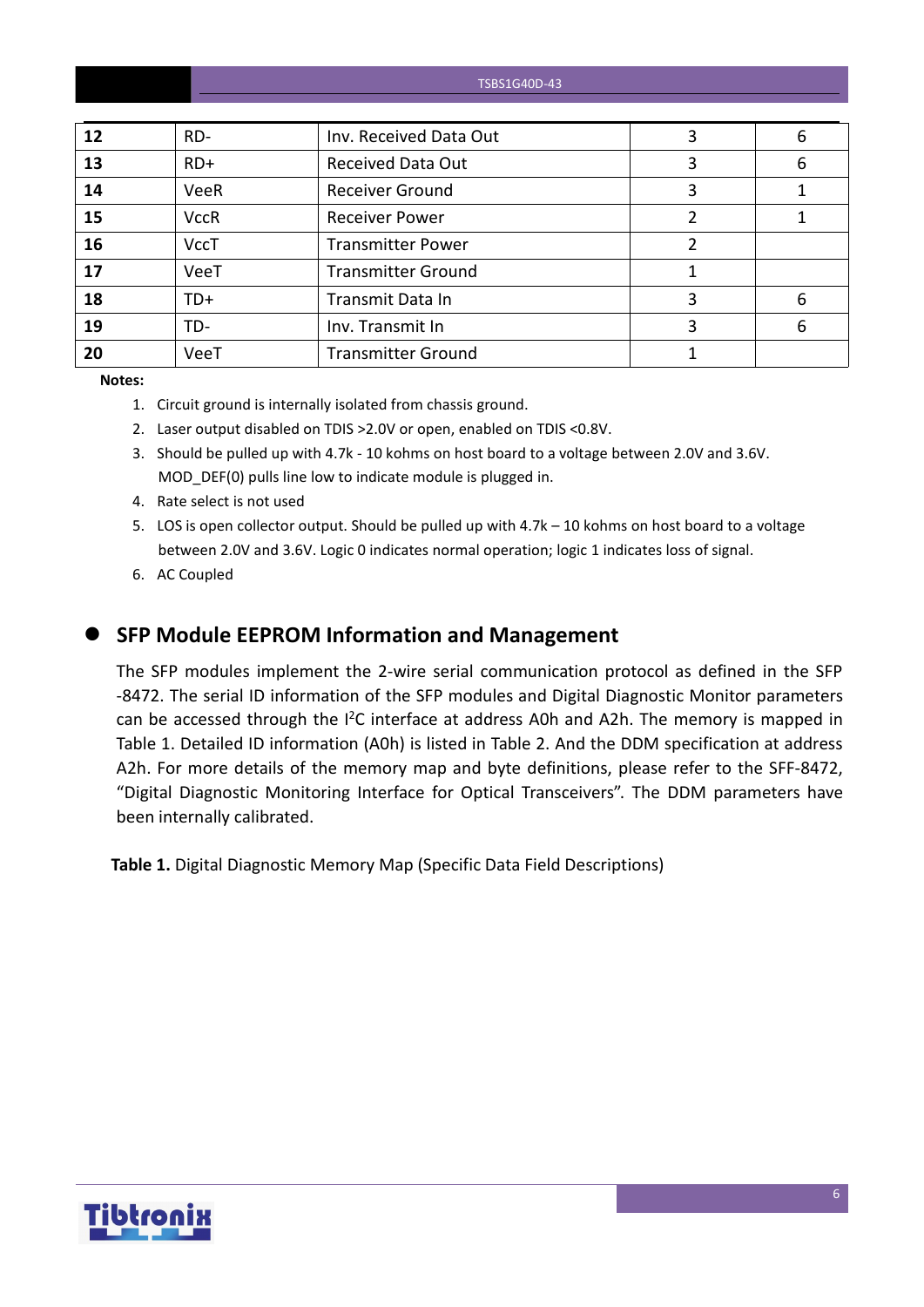

#### **Table 2** - EEPROM Serial ID Memory Contents (**A0h**)

| <b>Data</b>               | Length         | Name of        | <b>Description and Contents</b>                        |
|---------------------------|----------------|----------------|--------------------------------------------------------|
| <b>Address</b>            | (Byte)         | Length         |                                                        |
| <b>Base ID Fields</b>     |                |                |                                                        |
| $\mathbf 0$               | $\mathbf{1}$   | Identifier     | Type of Serial transceiver (03h=SFP)                   |
| $\mathbf{1}$              | $\mathbf{1}$   | Reserved       | Extended identifier of type serial transceiver (04h)   |
| $\overline{2}$            | 1              | Connector      | Code of optical connector type (07=LC)                 |
| $3 - 10$                  | 8              | Transceiver    |                                                        |
| 11                        | $\mathbf{1}$   | Encoding       | NRZ(03h)                                               |
| 12                        | $\mathbf{1}$   | BR, Nominal    | Nominal baud rate, unit of 100Mbps                     |
| $13 - 14$                 | $\overline{2}$ | Reserved       | (0000h)                                                |
| 15                        | $\mathbf{1}$   | Length(9um)    | Link length supported for 9/125um fiber, units of 100m |
| 16                        | $\mathbf{1}$   | Length(50um)   | Link length supported for 50/125um fiber, units of 10m |
| 17                        | $\mathbf{1}$   | Length(62.5um) | Link length supported for 62.5/125um fiber, units of   |
|                           |                |                | 10 <sub>m</sub>                                        |
| 18                        | $\mathbf{1}$   | Length(Copper) | Link length supported for copper, units of meters      |
| 19                        | $\mathbf{1}$   | Reserved       |                                                        |
| $20 - 35$                 | 16             | Vendor Name    | SFP vendor name: TIBTRONIX                             |
| 36                        | $\mathbf{1}$   | Reserved       |                                                        |
| 37-39                     | 3              | Vendor OUI     | SFP transceiver vendor OUI ID                          |
| 40-55                     | 16             | Vendor PN      | Part Number: "TSBS1G40D-43" (ASCII)                    |
| 56-59                     | $\overline{4}$ | Vendor rev     | Revision level for part number                         |
| 60-62                     | 3              | Reserved       |                                                        |
| 63                        | $\mathbf{1}$   | <b>CCID</b>    | Least significant byte of sum of data in address 0-62  |
| <b>Extended ID Fields</b> |                |                |                                                        |
| 64-65                     | $\overline{2}$ | Option         | Indicates which optical SFP signals are implemented    |
|                           |                |                | (001Ah = LOS, TX FAULT, TX DISABLE all supported)      |

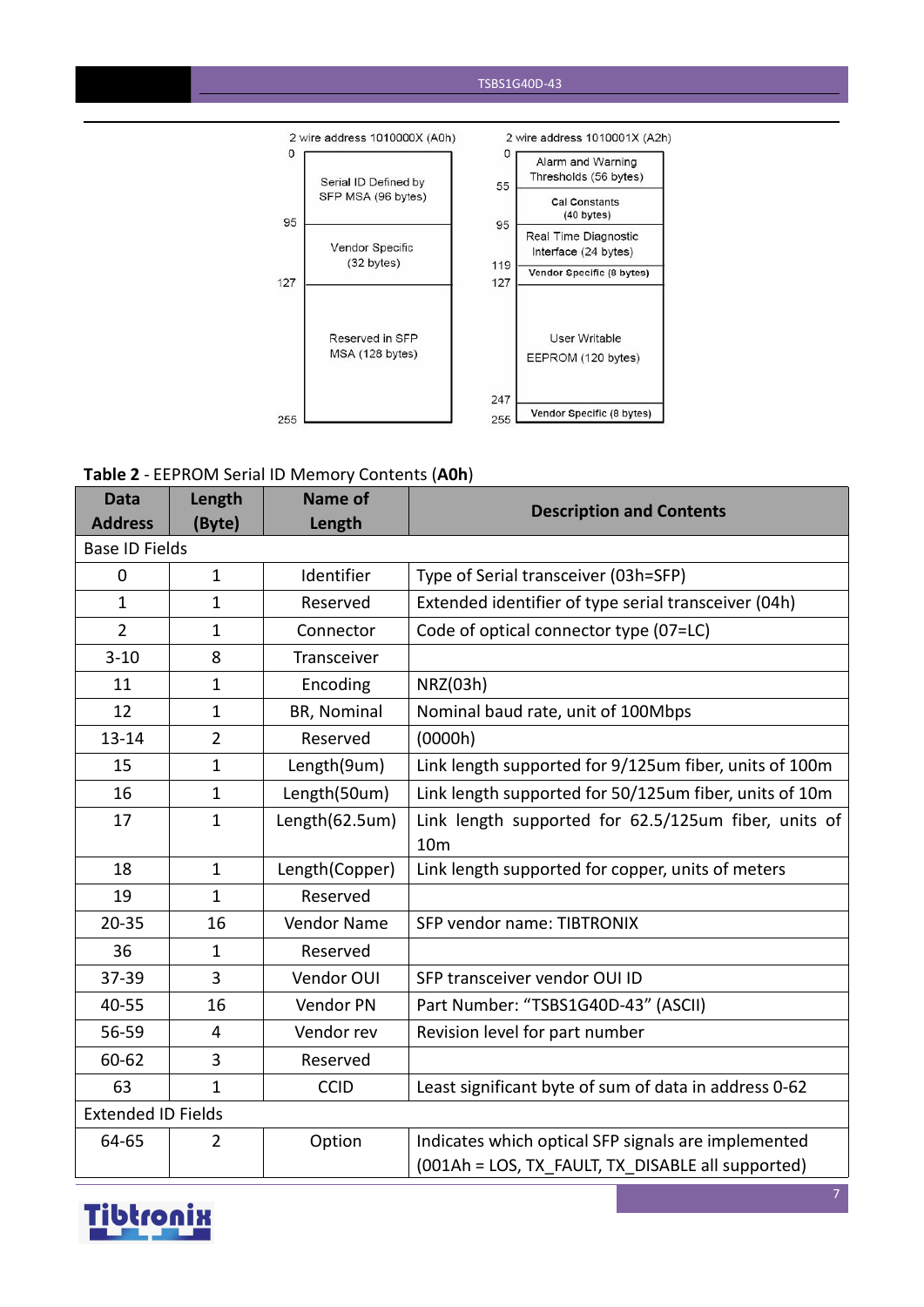| 66      |                           | BR, max     | Upper bit rate margin, units of %                      |
|---------|---------------------------|-------------|--------------------------------------------------------|
| 67      |                           | BR, min     | Lower bit rate margin, units of %                      |
| 68-83   | 16                        | Vendor SN   | Serial number (ASCII)                                  |
| 84-91   | 8                         | Date code   | TIBTRONIX's Manufacturing date code                    |
| 92-94   | 3                         | Reserved    |                                                        |
| 95      |                           | <b>CCEX</b> | Check code for the extended ID Fields (addresses 64 to |
|         |                           |             | 94)                                                    |
|         | Vendor Specific ID Fields |             |                                                        |
| 96-127  | 32                        | Readable    | TIBTRONIX specific date, read only                     |
| 128-255 | 128                       | Reserved    | Reserved for SFF-8079                                  |

## **Digital Diagnostic Monitor Characteristics**

| <b>Data Address</b> | <b>Parameter</b>                    | <b>Accuracy</b> | Unit    |
|---------------------|-------------------------------------|-----------------|---------|
| 96-97               | Transceiver Internal Temperature    | ±3.0            | $\circ$ |
| 100-101             | Laser Bias Current                  | ±10             | %       |
| 100-101             | <b>Tx Output Power</b>              | ±3.0            | dBm     |
| 100-101             | Rx Input Power                      | ±3.0            | dBm     |
| 100-101             | <b>VCC3</b> Internal Supply Voltage | ±3.0            | %       |

## **Regulatory Compliance**

The TSBS1G40D-43 complies with international Electromagnetic Compatibility (EMC) and international safety requirements and standards (see details in Table following).

| Electrostatic Discharge       | MIL-STD-883E                  | Class 1(>1000 V)              |
|-------------------------------|-------------------------------|-------------------------------|
| (ESD) to the Electrical Pins  | Method 3015.7                 |                               |
| Electrostatic Discharge (ESD) | IEC 61000-4-2                 | Compatible with standards     |
| to the Single SC Receptacle   | GR-1089-CORE                  |                               |
| Electromagnetic               | FCC Part 15 Class B           | Compatible with standards     |
| Interference (EMI)            | EN55022 Class B (CISPR 22B)   |                               |
|                               | <b>VCCI Class B</b>           |                               |
| Laser Eye Safety              | FDA 21CFR 1040.10 and 1040.11 | Compatible with Class 1 laser |
|                               | EN60950, EN (IEC) 60825-1,2   | product.                      |

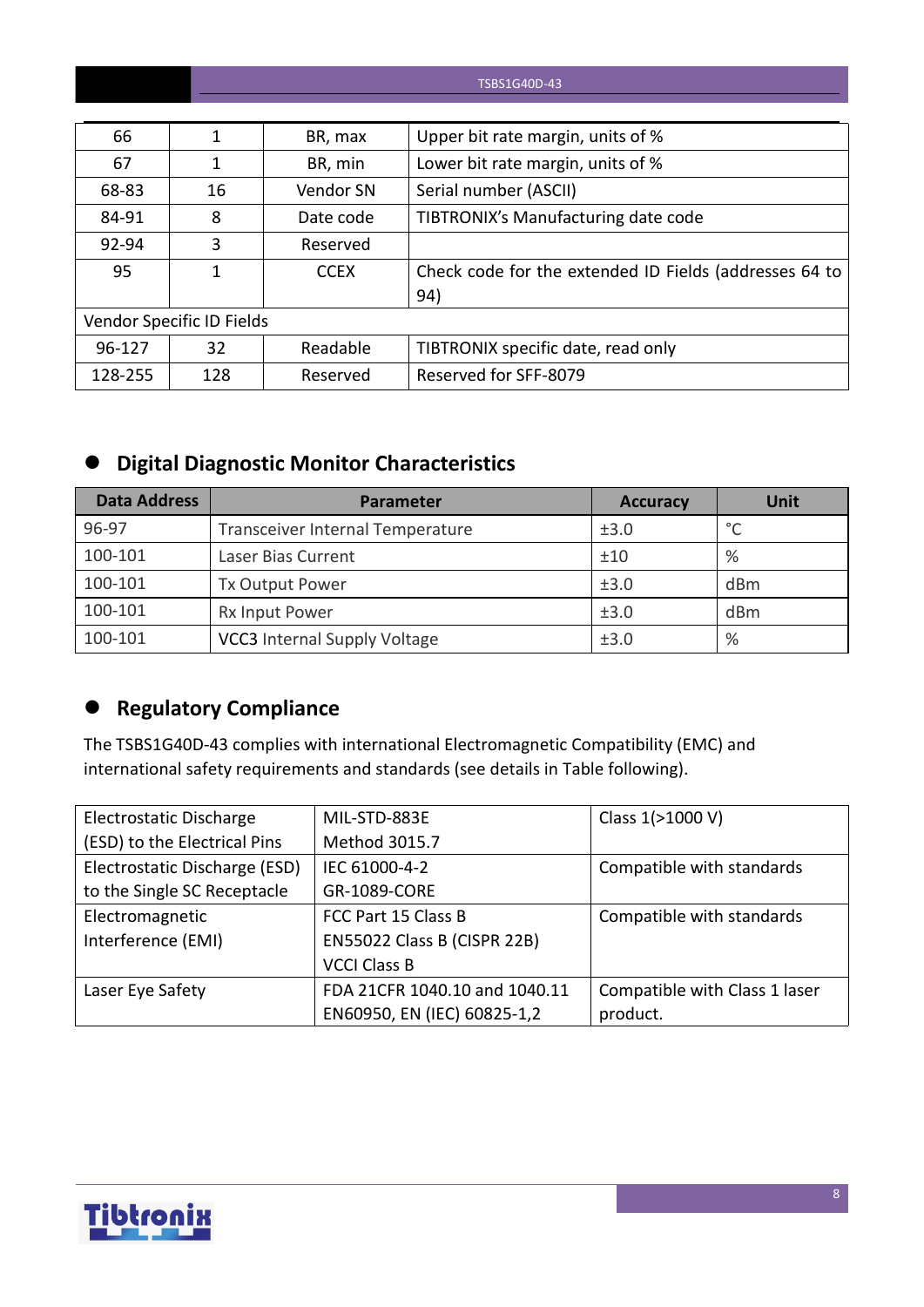## **Recommended Circuit**



**SFP Host Recommended Circuit**

**Mechanical Dimensions**